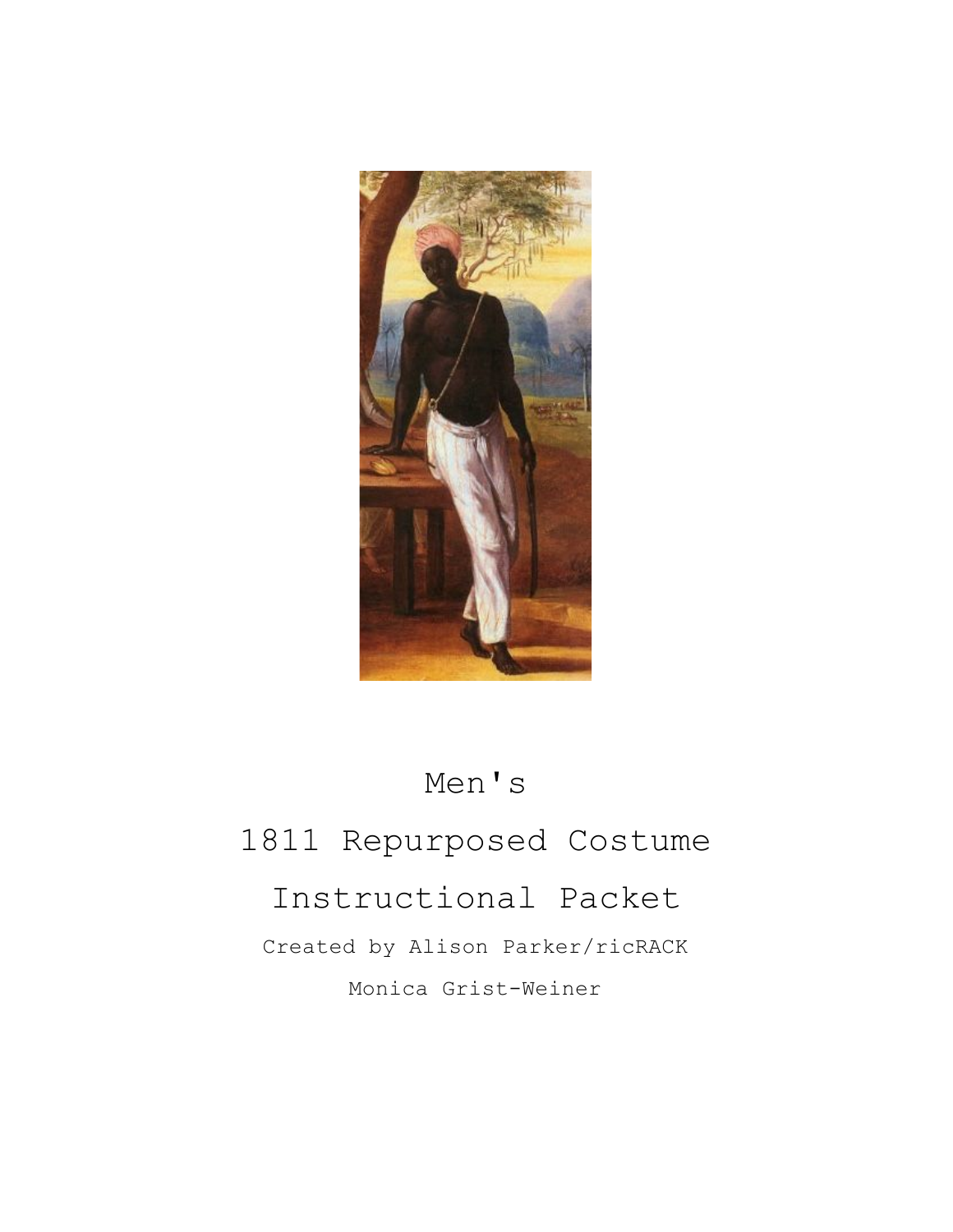### Fabrics, Colors, and Silhouettes

In order to achieve an historical look by repurposing modern clothes, there are some aesthetics that will help to make your costume appear similar to the clothing of 1811.

Desired fabrics: cotton, linen, wool...please no synthetic or polyester fabrics.

Recommended Color palette: white, blue, red, yellow, and green No modern patterned fabrics, please use ONLY solids, stripes, or plaids.

Silhouette: Rolled top pants that are mid calf length Open neck shirt Unstructured jacket/waistcoat

Men can wear a tignon/turban/black hat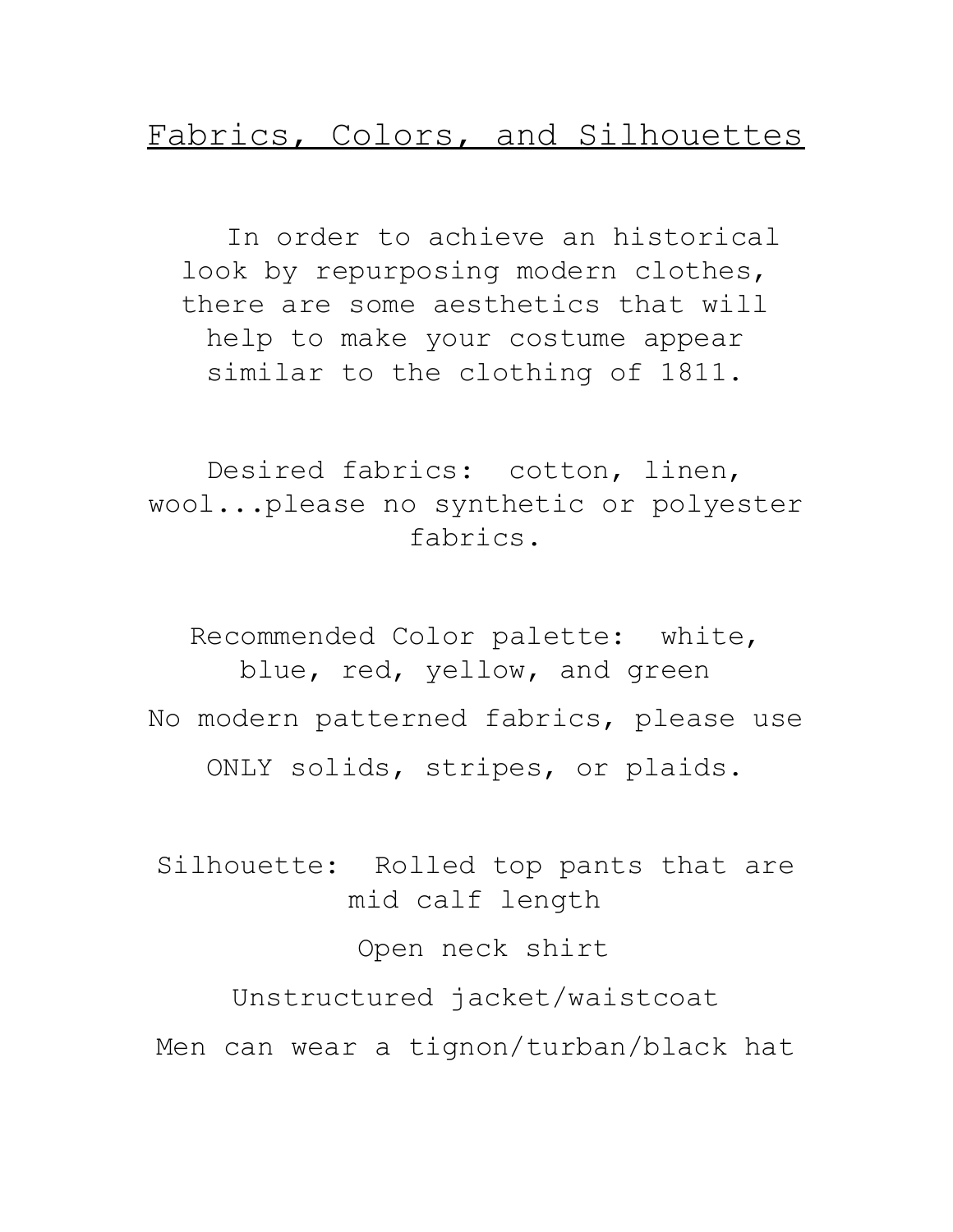Whichever clothing you choose to repurpose, please keep in mind the above requirements, first and foremost. Almost every image of an enslaved man at the time had a white shirt on, so above all, please use a white shirt for this costume. It is best to find a shirt and your pants that are a little big. The men also wore clothes that gave them enough room to do their work.

All men must have at least a shirt and pants, the jacket, waistcoat, and turban are great additions.

You will need:

-Pants (size bigger) -Scissors -chalk or pen for marking -Ruler -straight pins -an iron is helpful! -needle/thread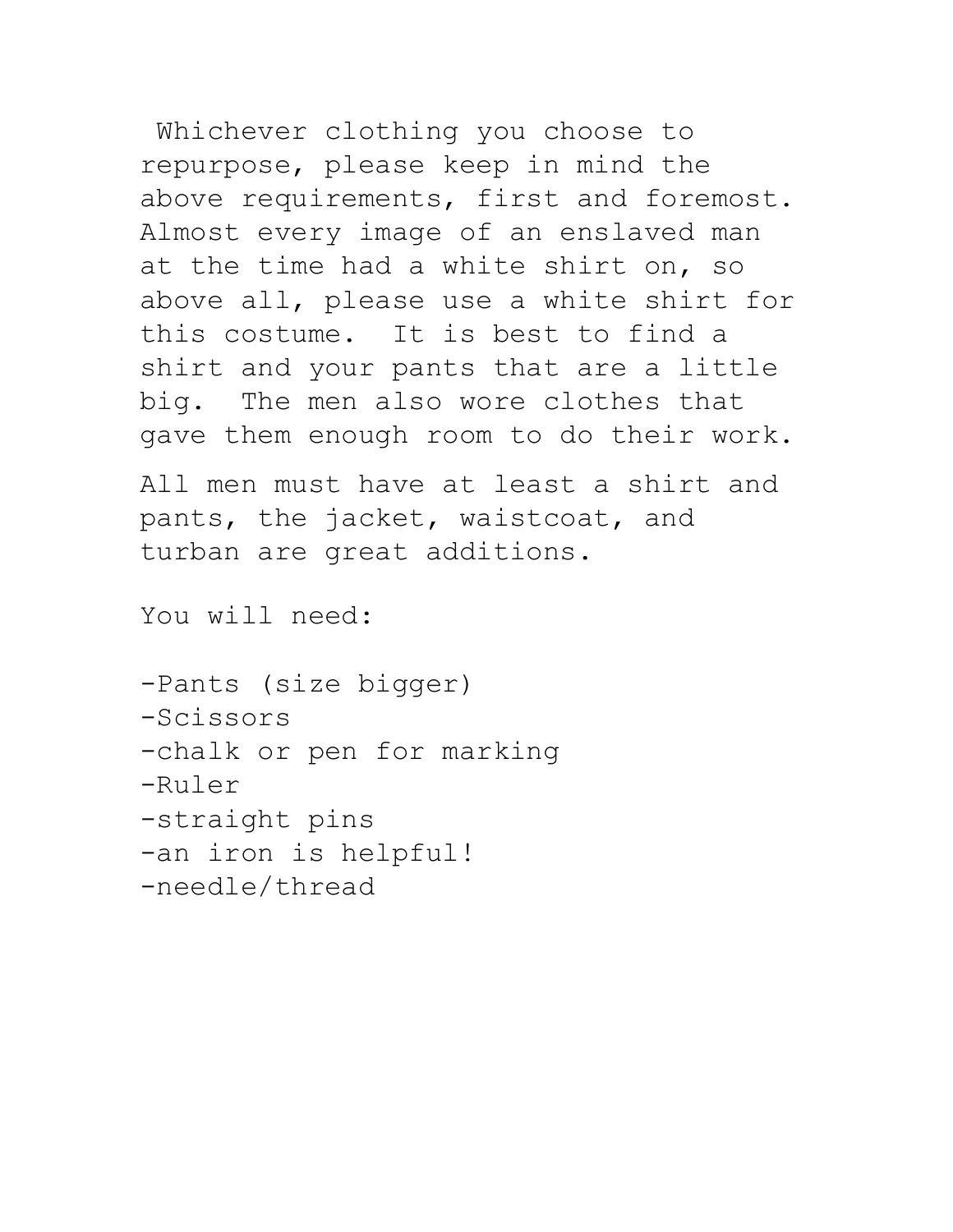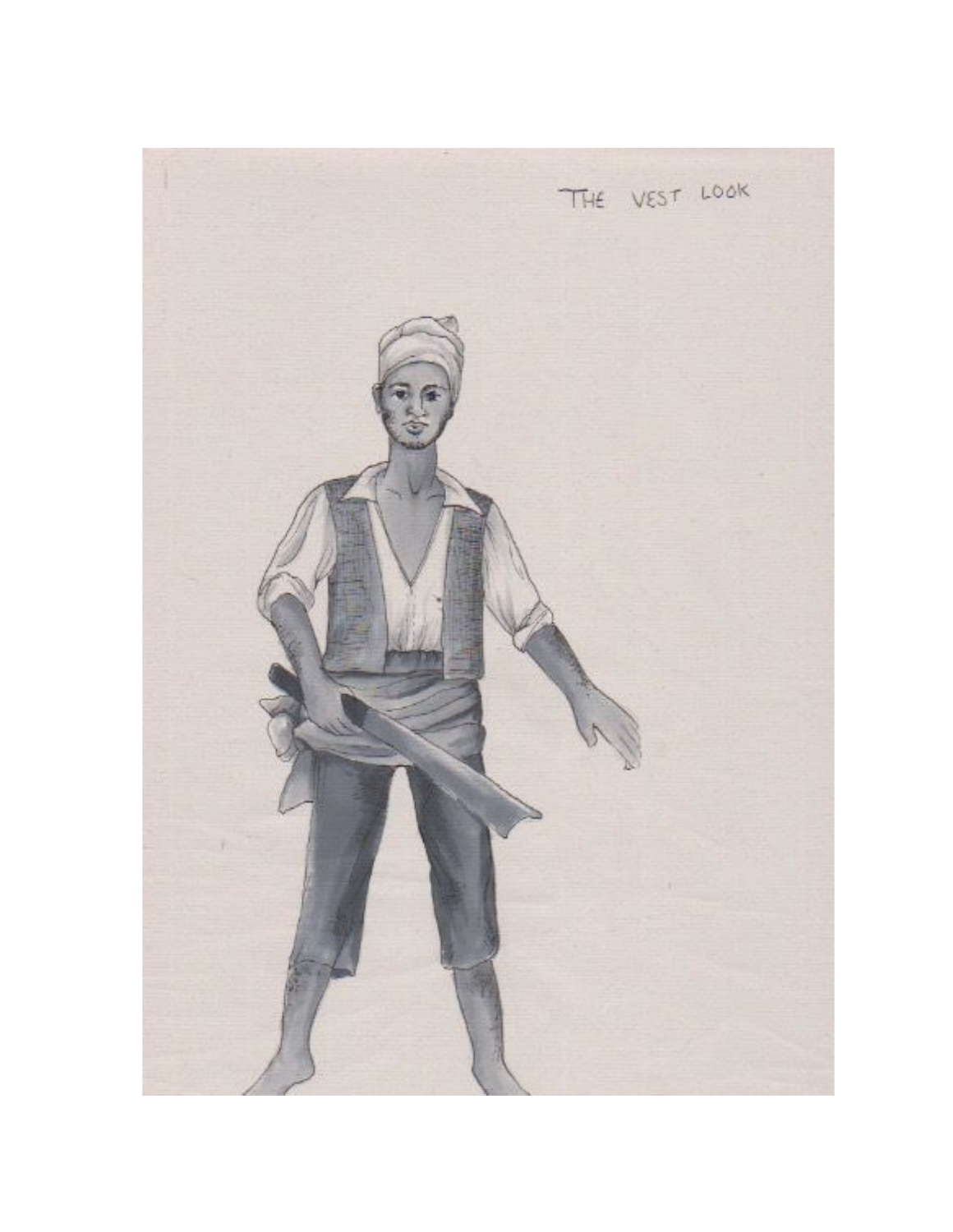#### PANTS

The easiest option is to use baggy linen pants that have a drawstring at the waist. choose bigger sized **drawstring pants**, roll your pants hem until they reach mid calf and tack them up so they don't unravel with some secure hand or machine stitches on both sides of the pants. Roll your pants waist a few times, then tie a rope or sash under the waist roll. You won't have to complete any of the other steps listed below.

If you don't have drawstring pants:

STEP 1: Cut your pants somewhere around mid calf. One way to help you cut them evenly is take the left over fabric of the first pant leg you cut off and place it on top of the pant leg you haven't cut yet so the hems line up and you can easily see where to cut. Use a ruler or straight edge to help you mark your line. It doesn't have to be perfect but not exactly pointy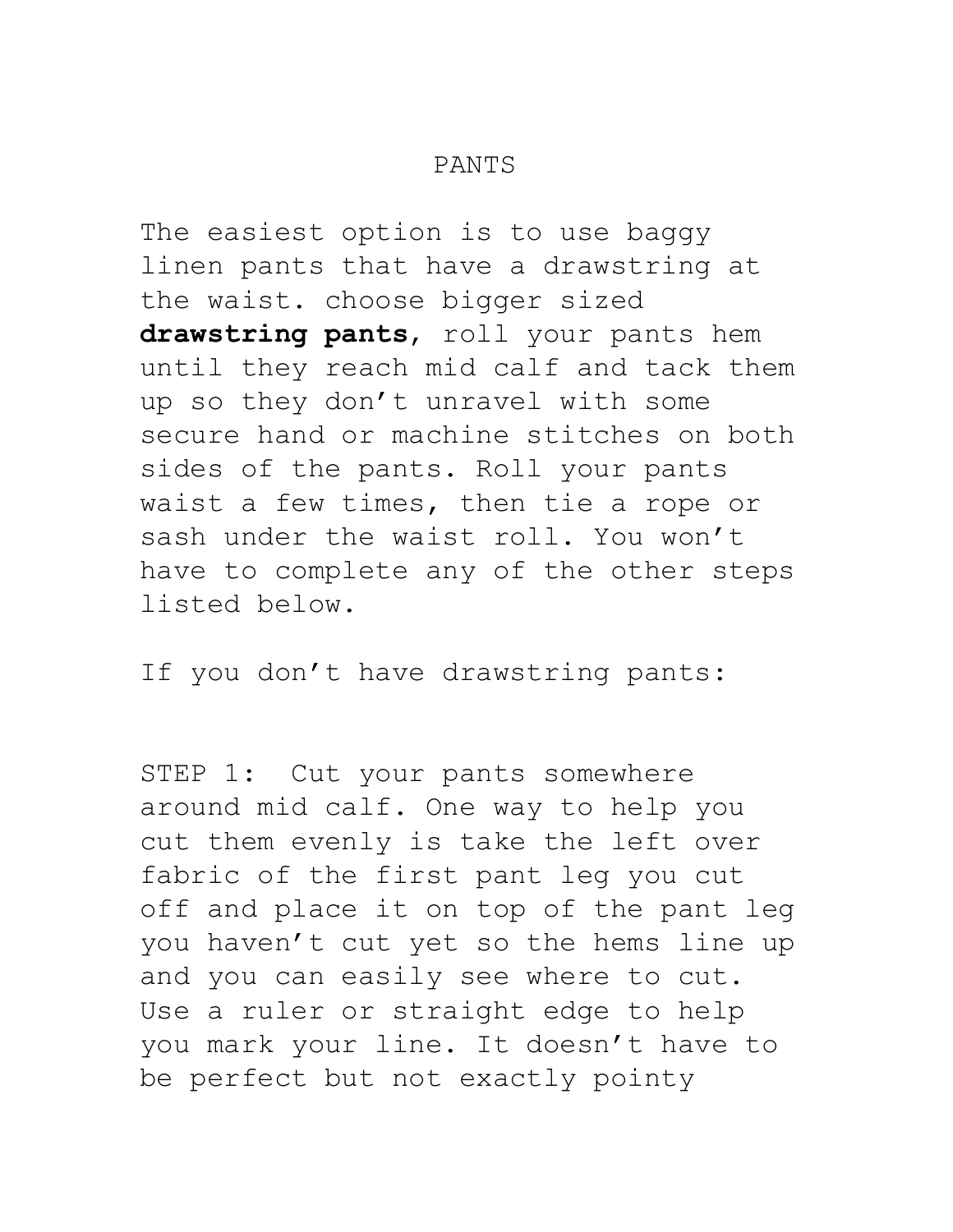jagged pirate pants either. Keep your left over fabric!!! You will use them in the next step.

STEP 2: With your left over hem fabric, cut each of them along the seam so they are not a tube anymore. Now cut each of those in half vertically, so you have four pieces total. Now try to trim them down so they are all about the same

width and length: four rectangles.

STEP 3: We want to achieve the appearance that the pant's waist has been rolled and tightened with a sash. Since these are dress pants that can't be



rolled, we will be adding your pants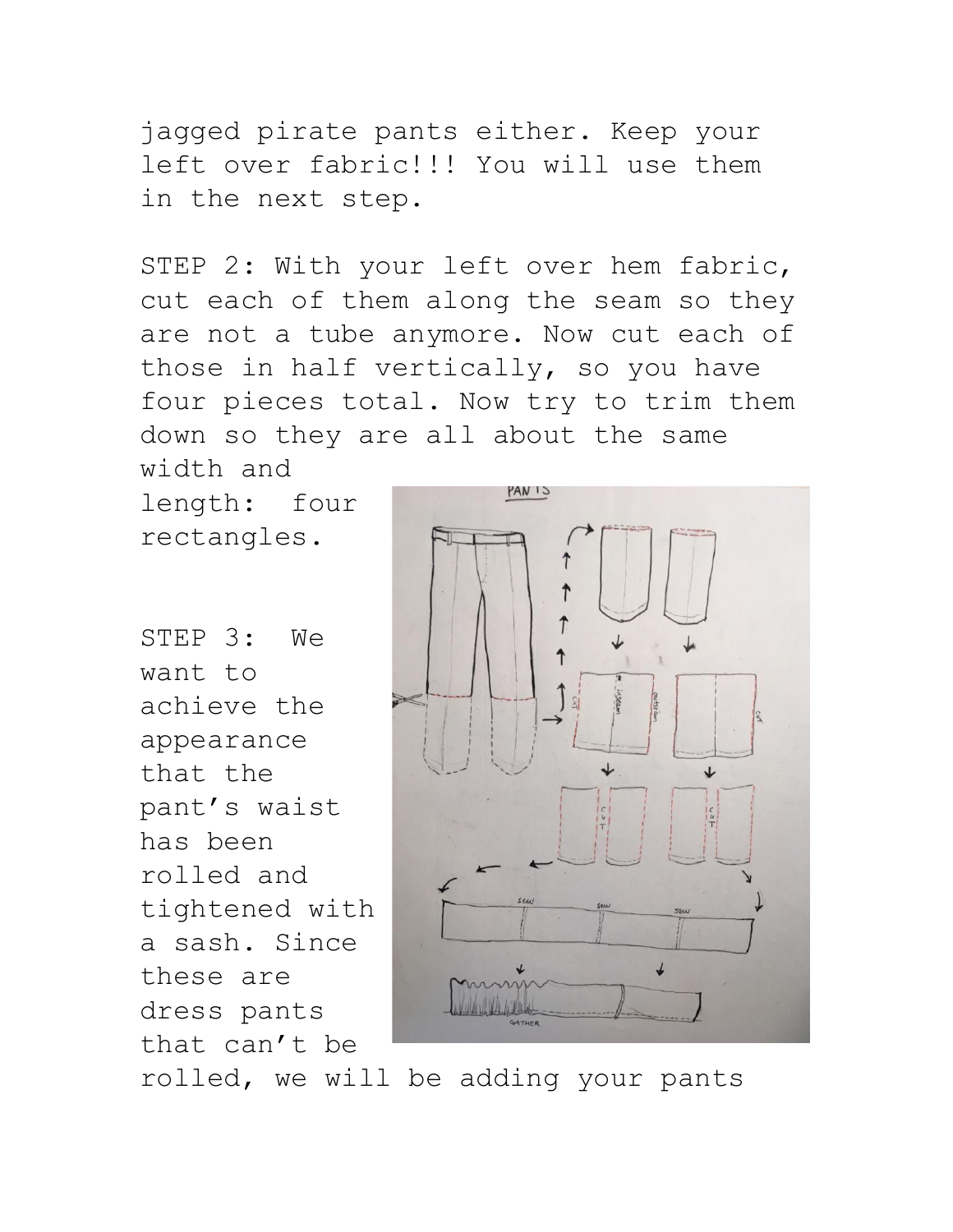hem fabric to the pants waist to give it the illusion of a rolled waist. So take those (four) left over pant hems sew them all together so it's one long strip. Press the three seams that you have sewn with the four strips so its flat (peplum).

STEP 4: Now with a ruler and a marker, draw on the wrong side (inside) of the pants waist a line that divides it in half horizontally. This line is just a helpful guide while you pin your peplum to the pants.

STEP 5: Begin at center front of pants waist and with your hands and pins gather (bunch) the entire strip around the inside of the waistband of your pants. The strip is much longer than the circumference of your waistband so bunch/gather it up so it fits inside the pants waistband. The gathers should look like natural folds not precise pleats. Don't stress!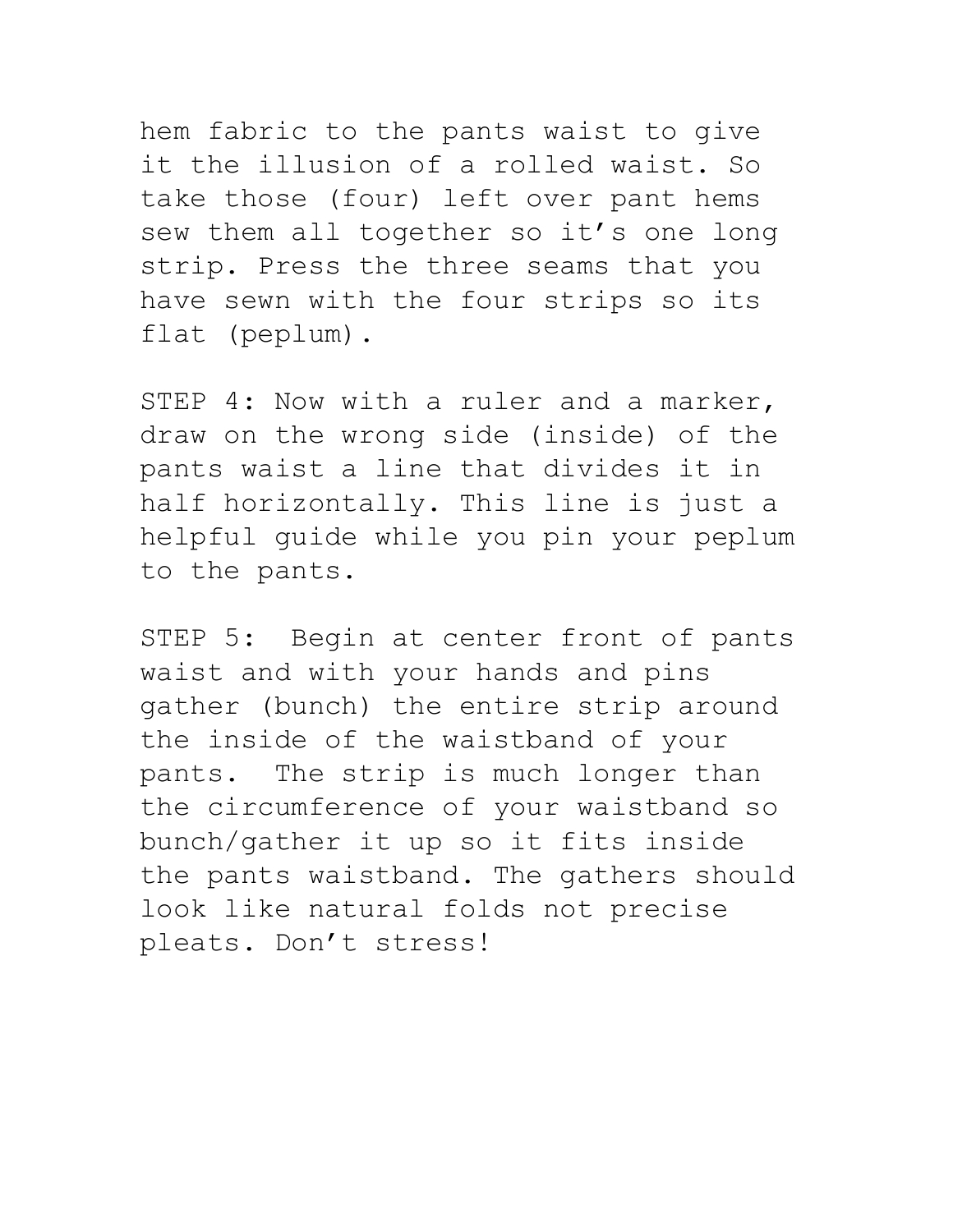STEP 6: With your machine, or hand sew, sew your gathers down, 4 or ½ seam allowance. Flip the gathered strip over so it's now hanging over the right side of the pants, hiding the old waistband. It should look like a bunched skirt

over the top of your pants… a peplum.

STEP 7: Tie a thick sash right over the mid to bottom of peplum so we don't see the raw edge.

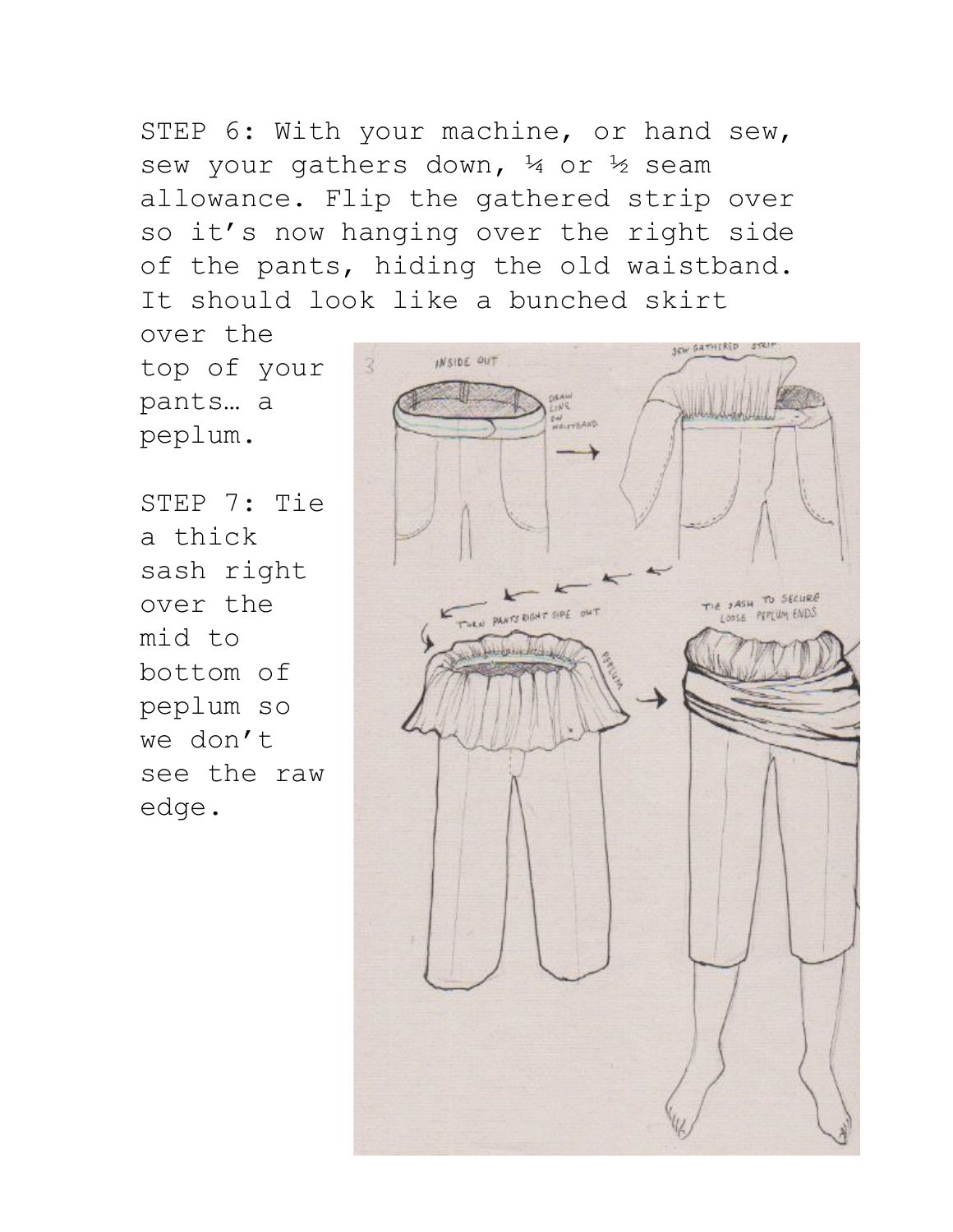## JACKET

**The less structured/stiff your jacket** is the better. Select a jacket that may be slightly small in the shoulders, or a little tight because when the shoulder padding and all the interfacing is removed it will be much roomier. (Ask some women to use **JALKET** one of their old blazers, they are usually more interesting colors and less padding.)

STEP 1: Seam rip off any patch pockets. (patch pockets are sewn on the outside of the jacket rather than sewn into the lining) Hand sew closed any breast pockets if you have one.

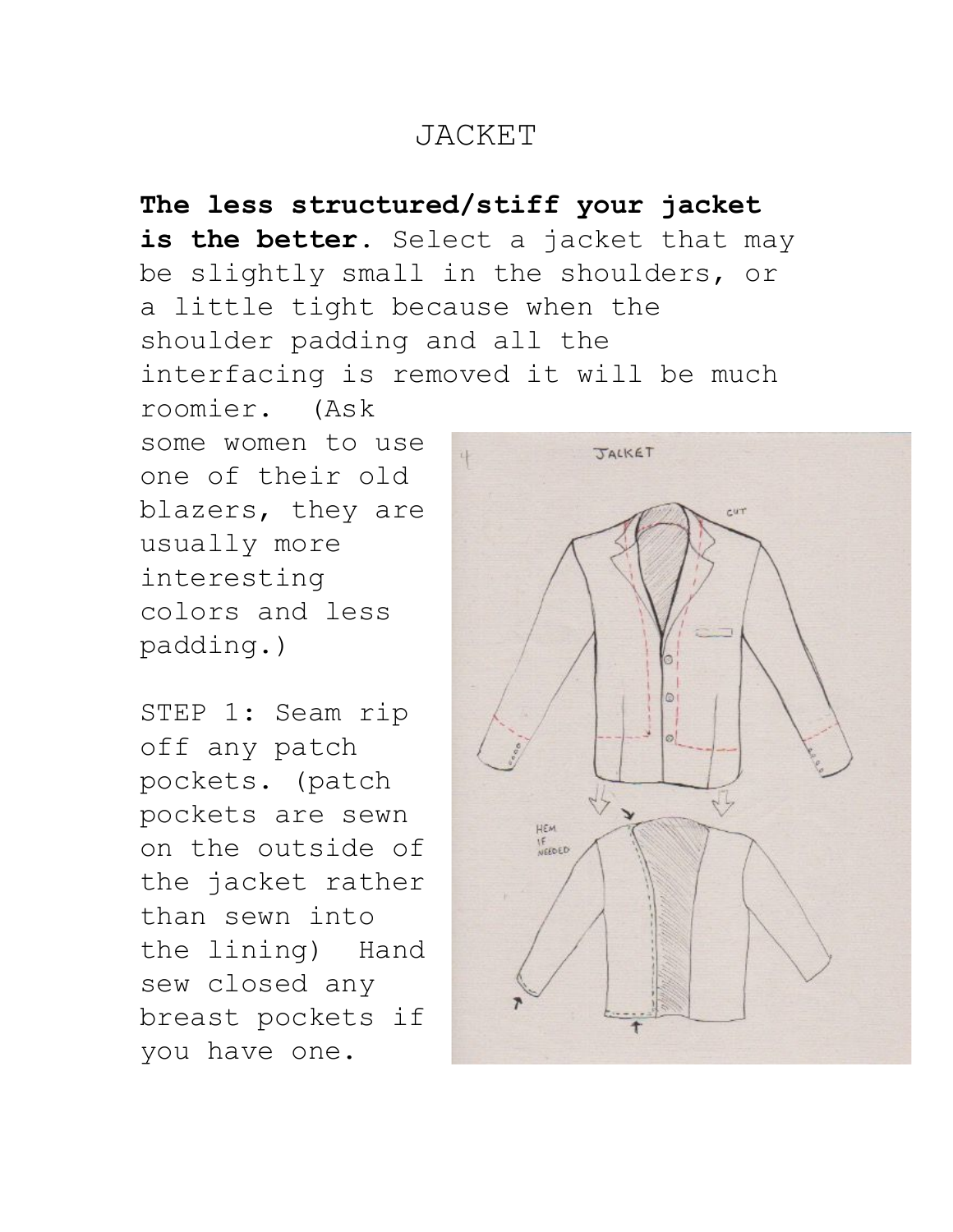STEP 2: The jacket we want you to make will not have lapels and collars like the jackets of our contemporary. So with some scissors cut them off. Make sure it's a smooth transition. Remove the front facings too. Look at diagrams for help.

STEP 3: Cut the sleeves so they are about an inch above the wrist or wherever the top sleeve button begins. We don't want to see those.

STEP 4: Make the jacket shorter by cutting it so it rests at your hips. You can mark with a pin where that is and measure how many inches off you are taking and mark that across the whole jacket to get a precise cut.

STEP 4: Remove ALL the shoulder padding and interfacing (the stiff stuff that is fused or sewn to the fabric to give it structure) You will have to cut open some lining to get to the goods. Hack away. Don't be shy.

STEP 5: Try on the jacket and assess if the shoulders are sagging too much now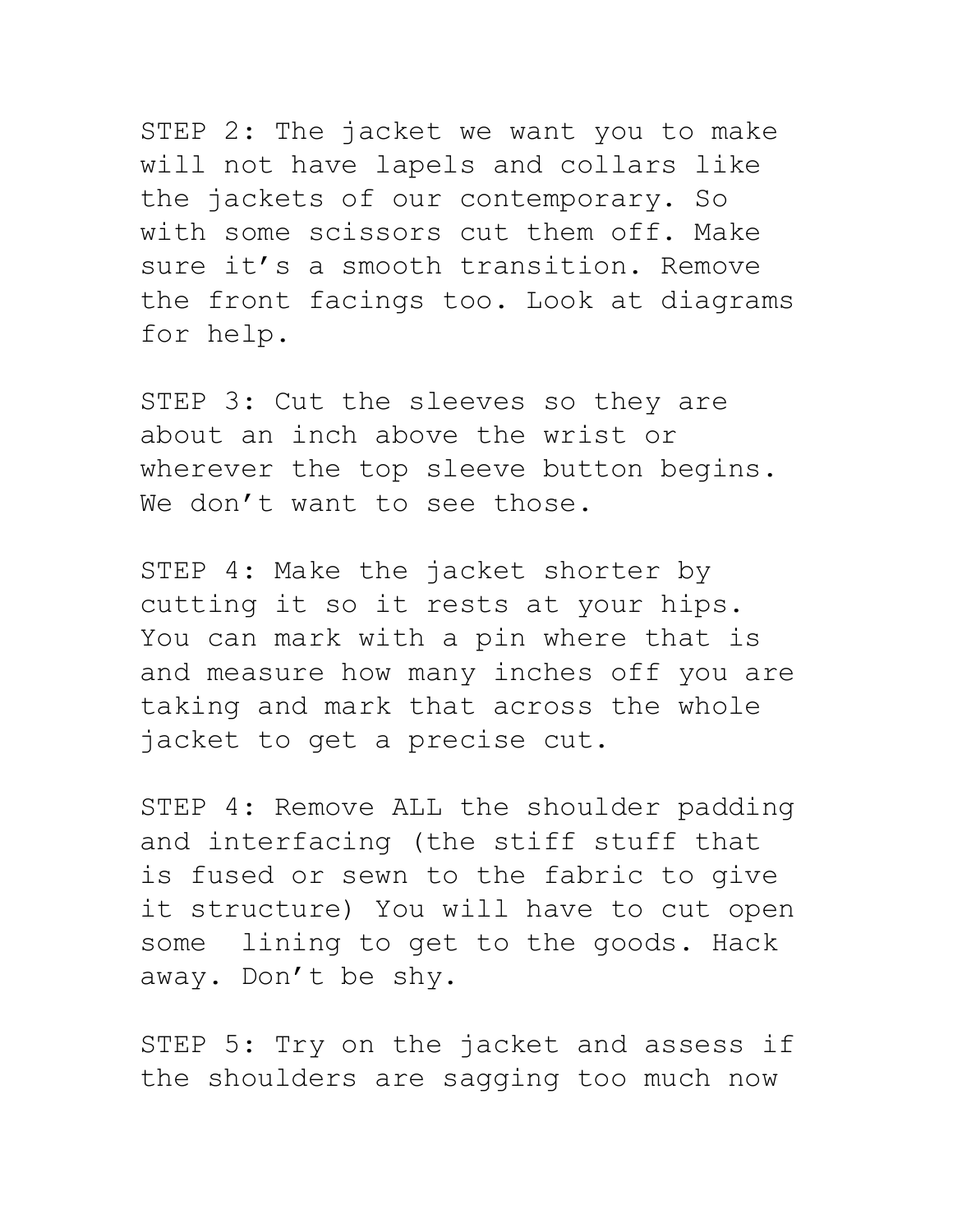that the shoulder pads are gone. If you see too much sagging fold the shoulder seam so that you tuck some excess shoulder sleeve. You can hand stitch the sleeve to the shoulder where you pinned.

STEP 6: If the raw edges along the jacket bottom hem and along the front where you removed the lapel is fraying and ugly, use your iron to press and sew a ½ hem so you have a finished edge. Thicker fabrics won't look so bad

without a hem so you could get away with leaving a raw edge

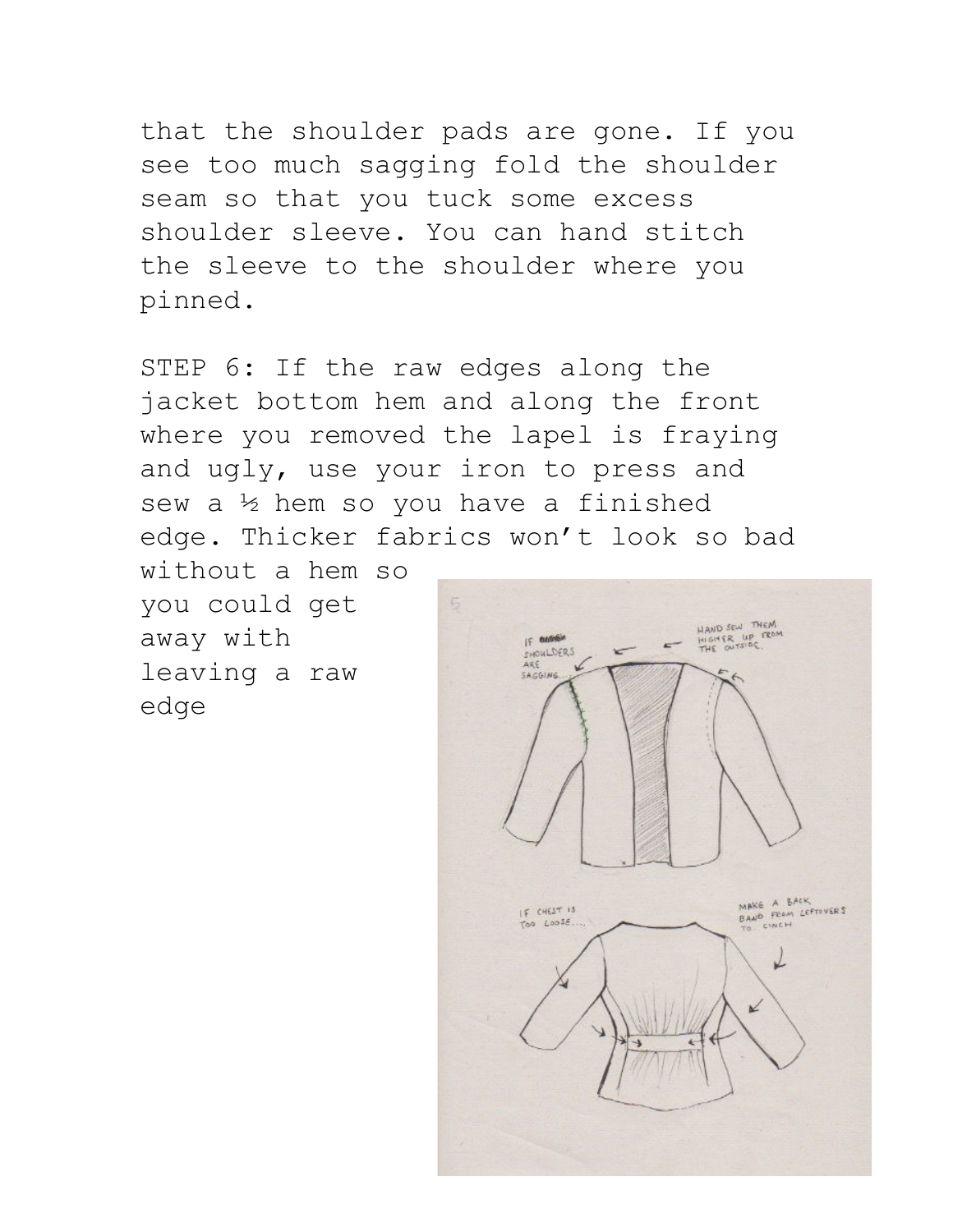### SHIRT

For the shirt, you will be altering a regular button down shirt. Please choose a shirt that is white or off white. Select a shirt that is one or two sizes too big. As mentioned before, check out women's shirts too.

STEP 1: Cut the end of sleeve placket so that you can roll your sleeves more easily. Roll your sleeves to slightly below the elbow. Tack the roll in place with a few hand stitches.

STEP 2: Seam rip off the breast pocket.

STEP 3: Remove all the center front buttons.

STEP 4: Cut off the topstitching around the collar's edge and remove (by ripping most likely) all the stiff, interfacing that is inside the collar. You can do this by cutting open the underside of the collar. Also remove collar stands (plastic pieces at the collar's corner to keep it pointy). As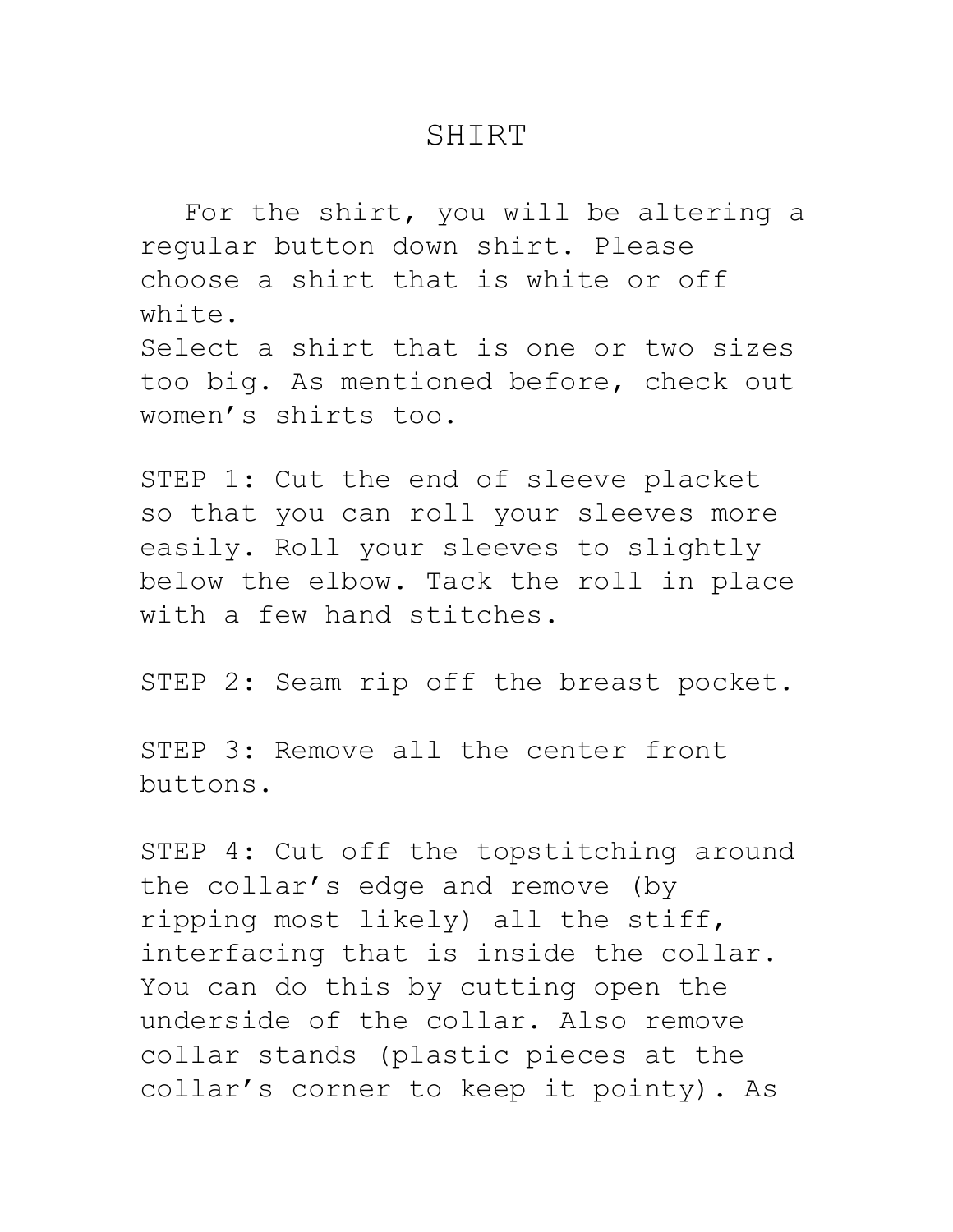long as the front side of the collar, the side we see when you wear it, looks nice, it doesn't matter how it looks on the underside, so don't sweat it. We are aiming for a more relaxed, less stiff collar.



STEP 5: Now imagine a very low-cut, unbuttoned shirt, opening at your sternum. Mark that point with a pin on your center front shirt placket where that would be. From that point, pin the center front placket that previously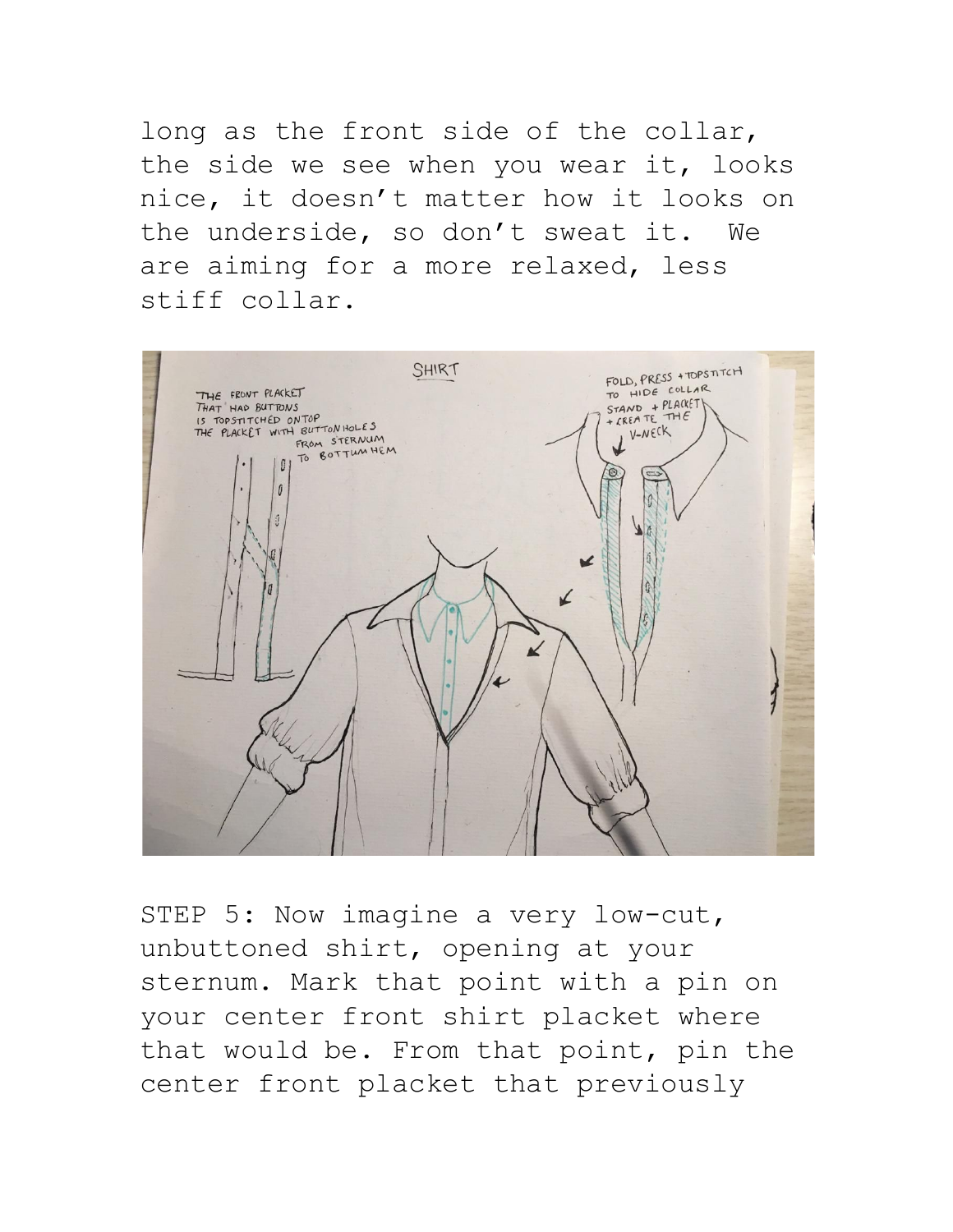had the buttons on it, on top of the placket that has the buttonholes.

STEP 6: Sew the center front plackets together up to your sternum by topstitching. From now on, you will be putting on and removing this shirt over your head.

STEP 7: Fold under the collar stay and the center front plackets all the way to where the center front plackets are sewn together so it's a smooth line from the collar down to the opening. The goal here is to create a V-neck shirt with the collar still lying flat. You will be pressing the shape of long triangles with the skinniest point of the triangle finishing where the shirt is sewn together. Refer to pictures for help. Use your iron as you go! This will take some finesse.

STEP 8: Top stitch the V-neck (where you folded the placket and pressed)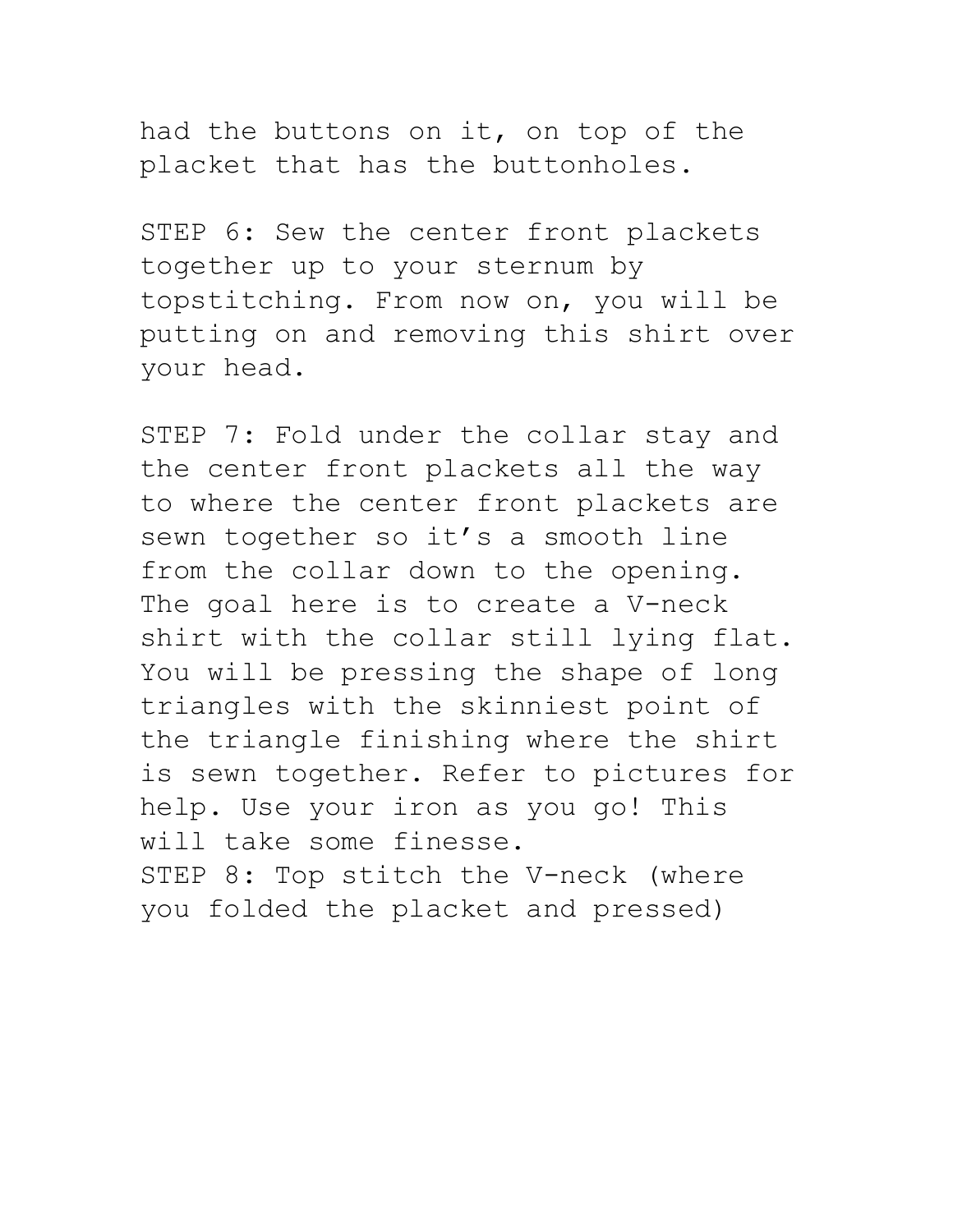### VEST

In order to make a vest, you will be cutting down a suit jacket/blazer. It will be helpful if you select a jacket that fits you on the smaller side. This vest will not need to close in the front. You will be wearing it open. When you start to alter it, your goal is for the vest to have roughly a 4" gap between both front edges. Because you are taking apart a suit jacket, this vest will initially be pretty huge. We will be including a few ways you can alter it to make

it more form fitting, but if you get confused or overwhelmed feel free to take initiative in coming up with your own way to make the vest fit better. (If you have a lot of sewing experience, take it in the center back and side seams like you would for a typical alteration.)

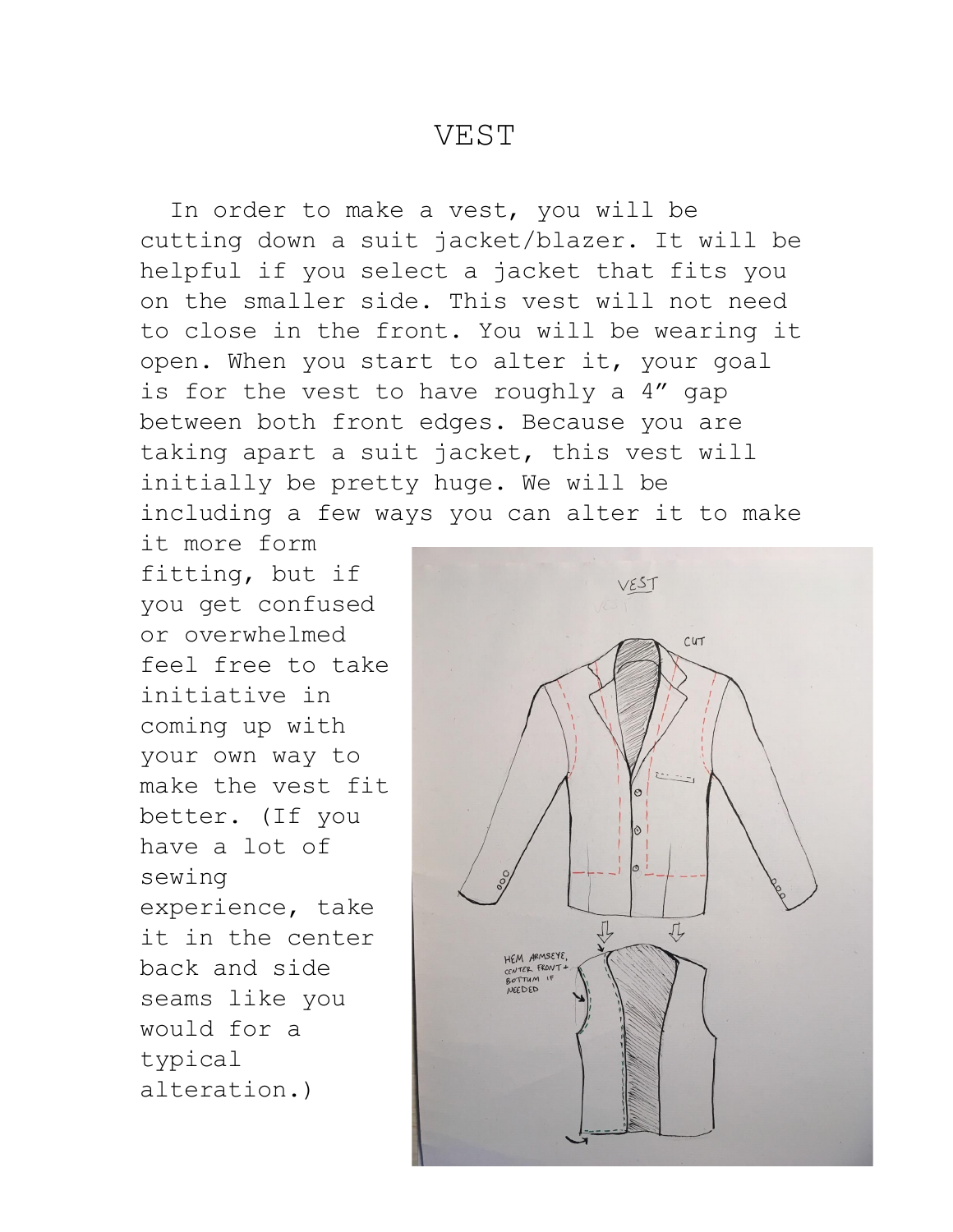STEP 1: Cut off the sleeves entirely around the armhole so that the shoulder width is roughly 4 inches wide.

STEP 2: Cut off your jacket's lapels and collar in a nice smooth transition. See photos for reference.

STEP 3: Cut the vest so that it rests at your hips. Slightly longer or slightly shorter is fine.

STEP 4: Cut and tear out all the lining, shoulder padding, and facing so that all that is left is the fashion fabric (fabric you see from the outside).

STEP 5: Take your left over jacket sleeves and cut(2) 2" wide strips the length of your sleeve. These will be the ties for your vest back.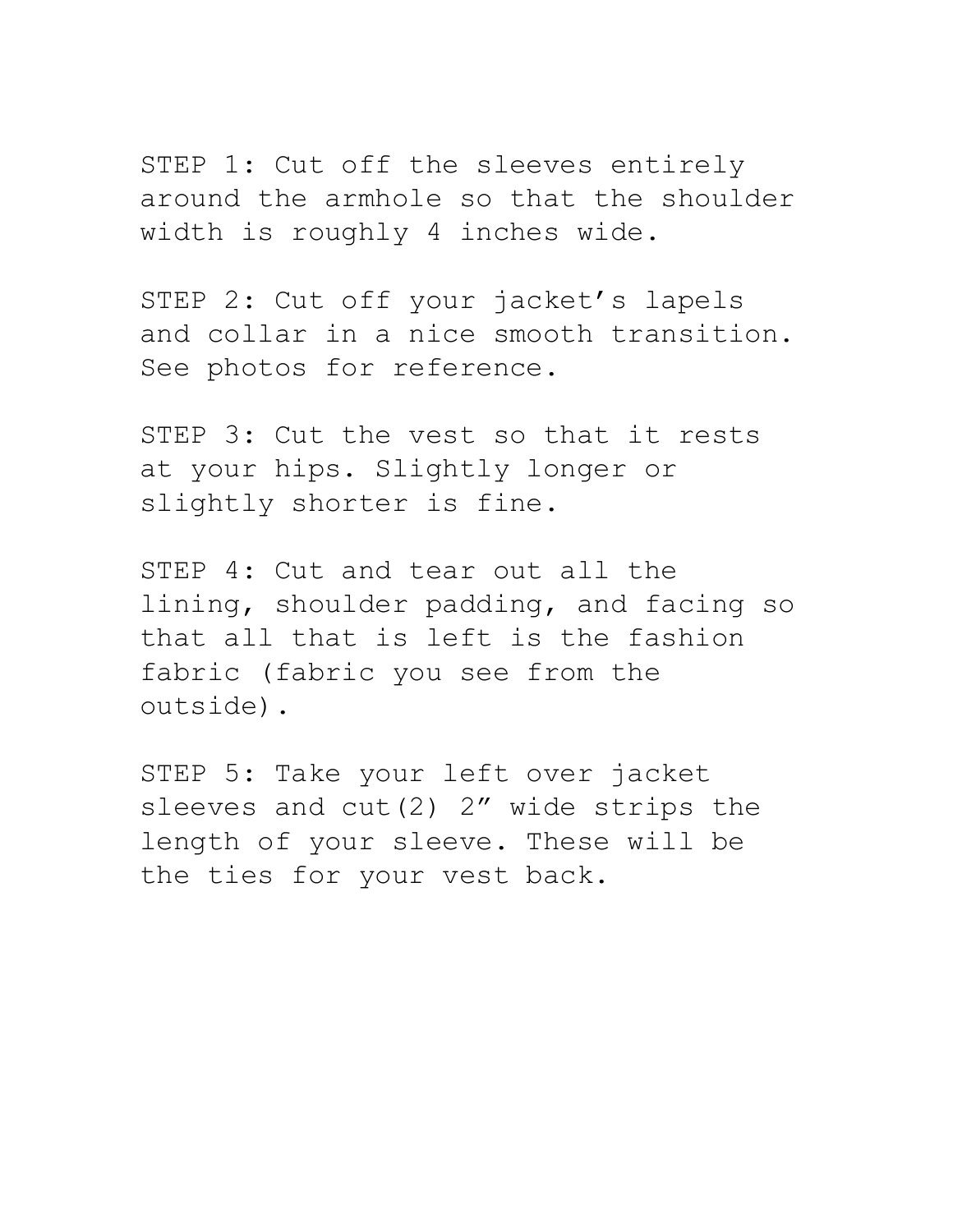STEP 6: Now try on your new vest and assess where it may be too large. Remember, there are plenty of options to make the vest fit you better so let this be a guide but not the rule.



STEP 7 Find the top of your side seams starting at the armseye (armhole) and make a pleat (like the first fold, of a paper fan) so that the side seam fold is heading toward the center back. See diagrams for reference. Make the pleat as big as you think you may need. This will make the armhole smaller. Topstitch this pleat along the side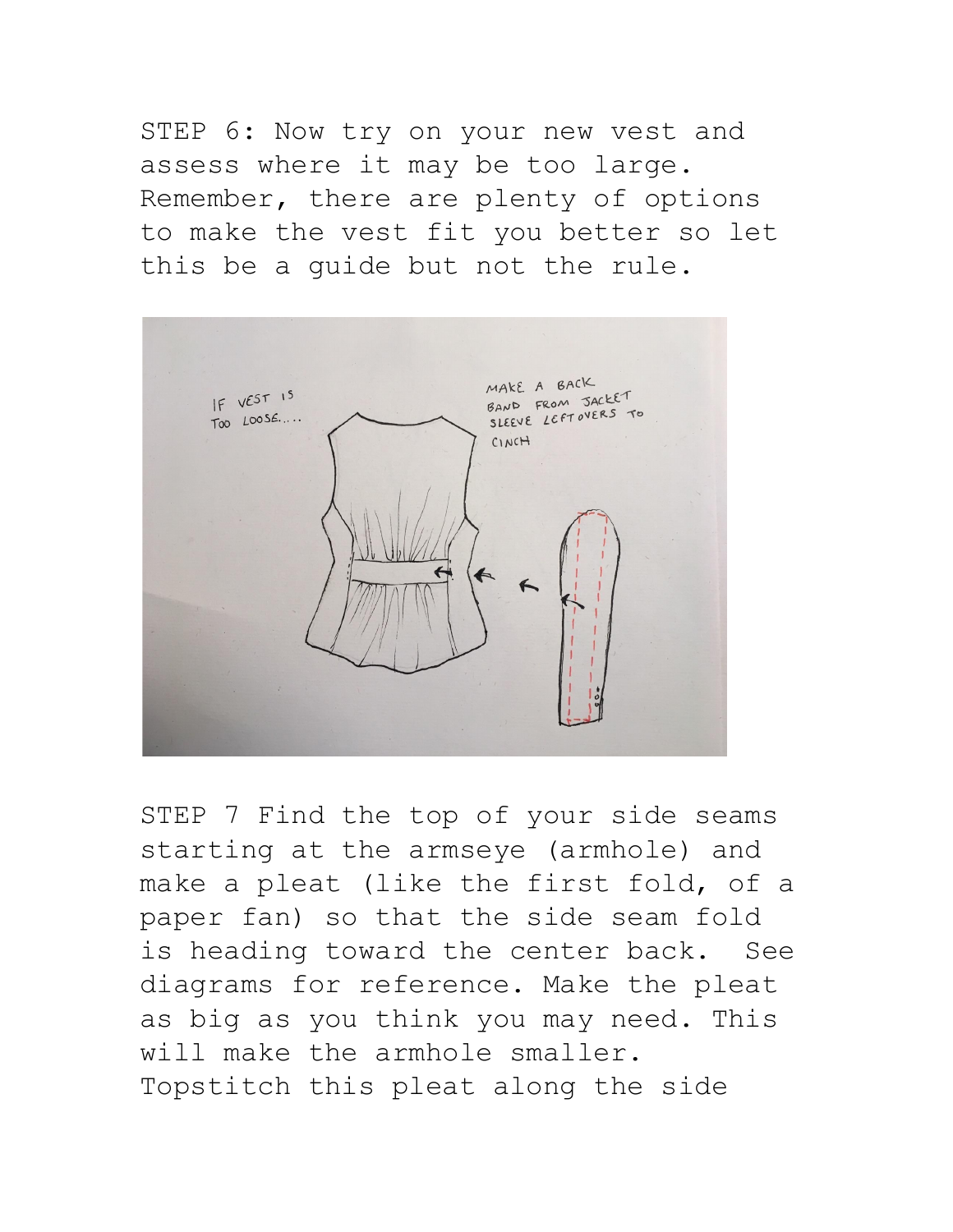seam 2" inches down that way so it is anchored in place. Do this for both Right and Left side seams.

STEP 8: Now stick your tie strips you made from the sleeves right below where you stopped sewing the pleat and stitch it on the fold. Now you have ties you can knot in the back.

STEP 9: If the raw edges along the vest bottom hem and along the front where you removed the lapel are fraying and ugly, use your iron to press and sew a ½ hem so you have a finished edge. Thicker fabrics you will get away with leaving a raw edge.